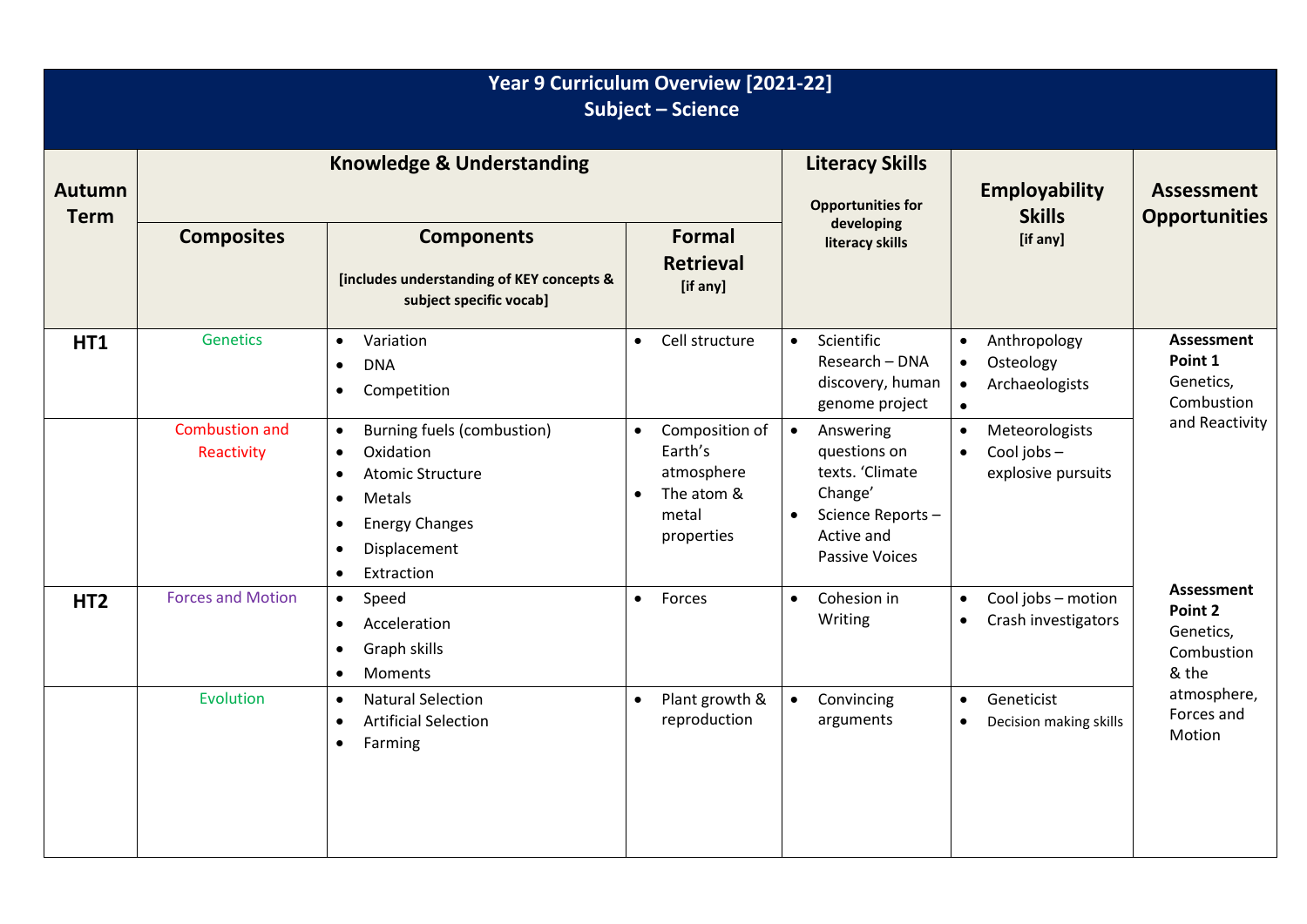| Year 9 Curriculum Overview [2021-2022]<br><b>Subject - Science</b> |                                                       |                                                                                                                                                                                                                                     |                                                |                                                                      |                                                                       |                                                                                             |  |
|--------------------------------------------------------------------|-------------------------------------------------------|-------------------------------------------------------------------------------------------------------------------------------------------------------------------------------------------------------------------------------------|------------------------------------------------|----------------------------------------------------------------------|-----------------------------------------------------------------------|---------------------------------------------------------------------------------------------|--|
| <b>Spring</b><br><b>Term</b>                                       | <b>Knowledge &amp; Understanding</b>                  |                                                                                                                                                                                                                                     |                                                | <b>Literacy Skills</b><br><b>Opportunities for</b>                   | <b>Employability</b><br><b>Skills</b>                                 | <b>Assessment</b><br><b>Opportunities</b>                                                   |  |
|                                                                    | <b>Composites</b>                                     | <b>Components</b><br>[includes understanding of KEY concepts &<br>subject specific vocab]                                                                                                                                           | <b>Formal</b><br><b>Retrieval</b><br>[if any]  | developing<br>literacy skills                                        | [if any]                                                              |                                                                                             |  |
| HT <sub>3</sub>                                                    | <b>Special Materials</b>                              | Polymers<br>$\bullet$<br>Ceramics<br>$\bullet$<br>Composite materials<br>$\bullet$<br>Problems with materials<br>$\bullet$<br>Recycling<br>$\bullet$                                                                                | The atom &<br>$\bullet$<br>metal<br>properties | Science Reports-<br>$\bullet$<br>Active and<br><b>Passive Voices</b> | Cool jobs-<br>$\bullet$<br>explosive pursuits                         | <b>Assessment point</b><br>3<br>Examination<br>Genetics,<br>Combustion &<br>the atmosphere, |  |
|                                                                    | Forcefields                                           | Non-contact forces<br>$\bullet$<br><b>Electrical circuits</b><br>$\bullet$<br>electromagnets<br>$\bullet$                                                                                                                           | Energy,<br>$\bullet$<br>electricity            | <b>WS equations</b><br>$\bullet$<br>and graphs                       | Space travel<br>$\bullet$                                             | Forces & Motion,<br>Evolution                                                               |  |
| HT4                                                                | Understanding the<br>effects of drugs and<br>diseases | Pathogens<br>$\bullet$<br>Communicable diseases<br>$\bullet$<br>Non-communicable diseases<br>$\bullet$<br>The circulatory system<br>$\bullet$<br>Effects of drugs<br>$\bullet$<br>Immunity<br>$\bullet$<br>Antibiotics<br>$\bullet$ | Microorganisms<br>$\bullet$                    | <b>Command Words</b><br>$\bullet$                                    | Immunologist<br>$\bullet$<br>Surgeon<br>$\bullet$<br>$\bullet$        |                                                                                             |  |
|                                                                    | Chemistry transition to<br>KS4                        | Isotopes<br>lons<br>$\bullet$<br>Rates of Reaction<br>$\bullet$<br>Equations<br>$\bullet$<br>Equilibria                                                                                                                             | Material<br>properties                         | Short answers (2)<br>$\bullet$<br>or 3 marks)                        | The chemistry of<br>$\bullet$<br>paint, sculptures<br>and restoration |                                                                                             |  |